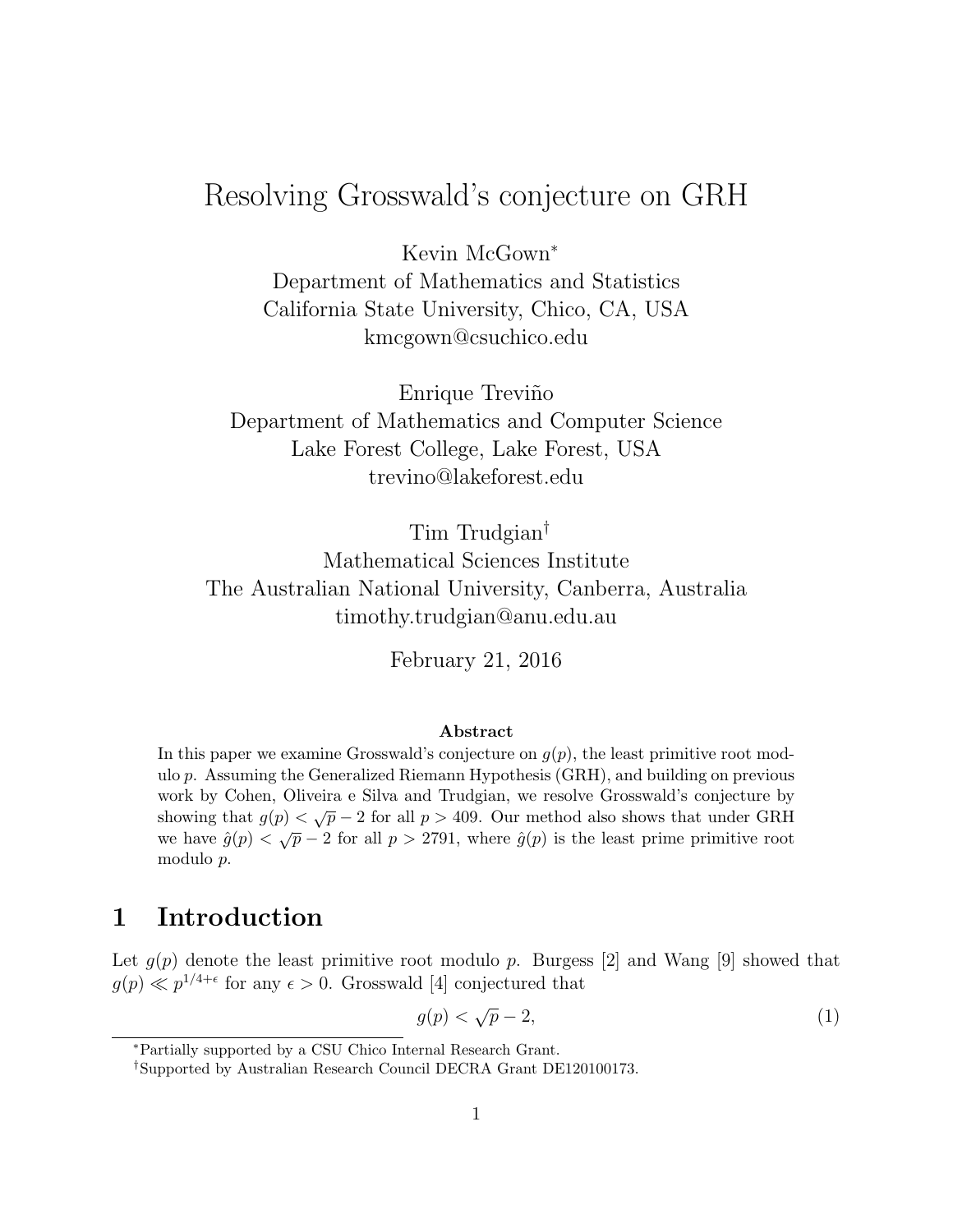for all primes  $p > 409$ . Clearly, the Burgess–Wang result implies (1) for all sufficiently large p. In [3] it was shown that (1) is true for all  $409 < p \le 2.5 \cdot 10^{15}$  and for all  $p > 3.38 \cdot 10^{71}$ ; one of the ingredients in the proof is the explicit version of the Burgess character sum inequality given in [8].

In this paper, contingent on the Generalized Riemann Hypothesis (GRH) we prove (1) for the remaining values of p. In fact, we prove a stronger result. Let  $\hat{g}(p)$  denote the least prime primitive root modulo p.

**Theorem 1.** Assume GRH. Then  $\hat{g}(p) < \sqrt{p} - 2$  for all primes  $p > 2791$  and  $g(p) < \sqrt{p} - 2$ for all primes  $p > 409$ .

We use Theorem 1 to make the following improvement to Theorem G in [4].

Corollary 1. Assume GRH. For all primes p, the principal congruence subgroup  $\Gamma(p)$  can be generated by the matrix  $\begin{pmatrix} 1 & p \\ 0 & 1 \end{pmatrix}$  and  $p(p-1)(p+1)/12$  canonically chosen hyperbolic elements.

*Proof.* Our Theorem 1 covers the range of p in Theorem 2 in [4], whence the result follows.  $\Box$ 

The layout of this paper is as follows. In  $\S2$  we prove an explicit bound on the least prime primitive root. Using this, we are able to prove Theorem 1 for all  $p > 10^{43}$ . We introduce a sieving inequality in §3, which allows us to complete the proof of Theorem 1.

Throughout the paper we write  $\omega(m)$  to denote the number of distinct prime divisors of m.

## 2 An explicit bound on the least prime primitive root

**Theorem 2.** Assume GRH. When  $p \geq 10^9$ , the least prime primitive root  $\hat{g}(p)$  satisfies

$$
\hat{g}(p) \le \left(\frac{8}{5} \left(2^{\omega(p-1)} - 1\right) \log p\right)^2.
$$
 (2)

Before we prove Theorem 2 we remark that the bound in (2) is not the sharpest known. Shoup [7] has proved that

$$
g(p) \ll \omega(p-1)^4(\log(\omega(p-1)) + 1)^4(\log p)^2
$$
,

and, as remarked by Martin [5, p. 279], this bound also holds for  $\hat{g}(p)$ . While this supersedes  $(2)$  for all sufficiently large primes p, the utility of Theorem 2 is in providing a completely explicit estimate.

We require the following result, which is easily established following the proof of Lemma 2.1 in  $|1|$ .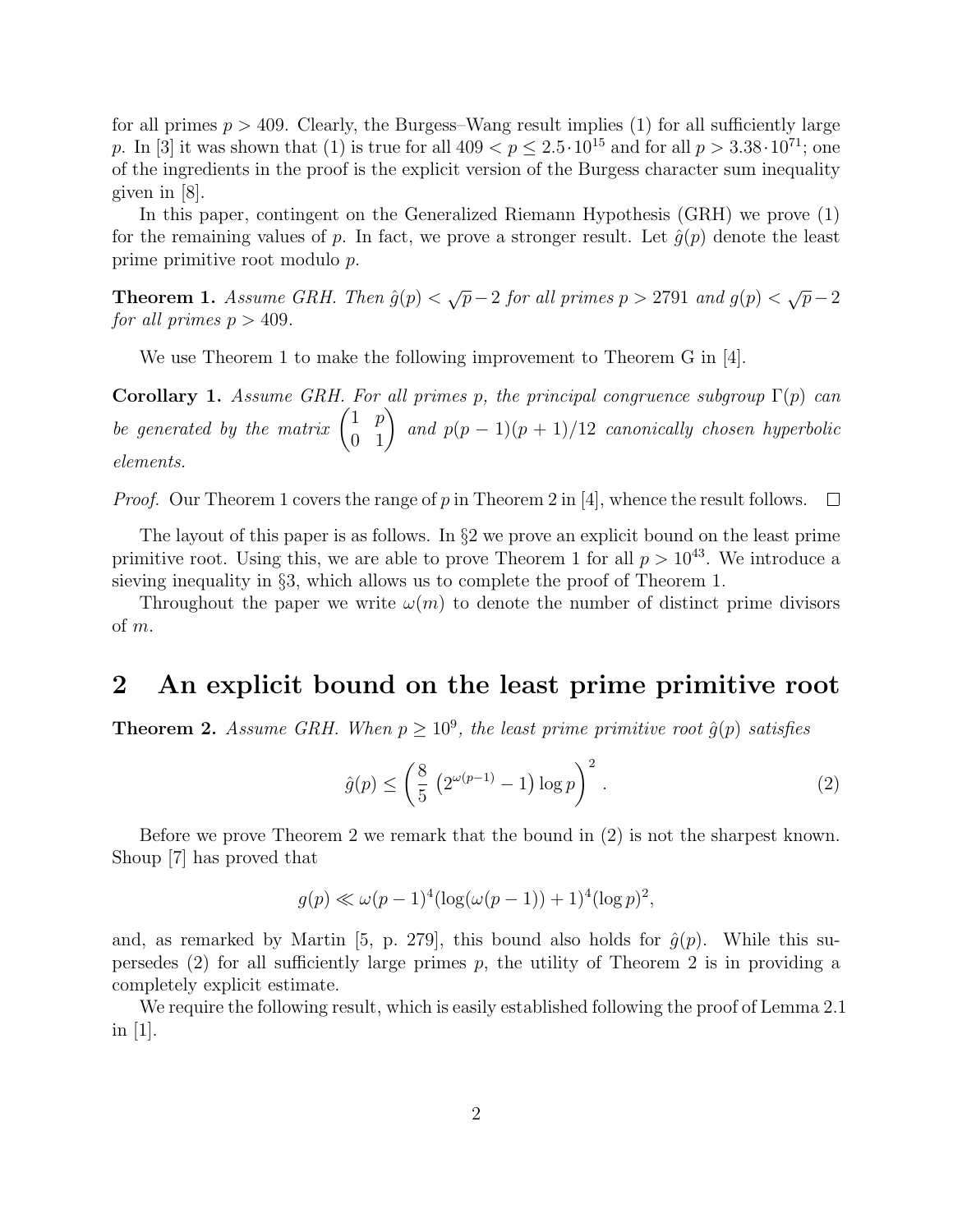**Lemma 1** (Bach). Let  $\chi(n)$  denote a non-principal Dirichlet character modulo p. When  $x \geq 1$ , we have:

$$
\left| \sum_{n < x} \Lambda(n) \left( 1 - \frac{n}{x} \right) - \frac{x}{2} \right| \le \frac{\sqrt{x}}{20} + 3,\tag{3}
$$

and

$$
\left| \sum_{n < x} \Lambda(n) \chi(n) \left( 1 - \frac{n}{x} \right) \right| \le c(p, x) \sqrt{x} \log p,\tag{4}
$$

where

$$
c(p,x) := \frac{2}{3} \left( 1 + \frac{2}{\sqrt{x}} + \frac{3}{x^{3/2}} \right) \left( 1 + \frac{5/3}{\log p} \right) + \frac{\log x + 2}{\sqrt{x} \log p}.
$$

*Proof of Theorem 2.* We may assume  $\hat{g}(p) > 1099$ , or else there is nothing to prove; indeed, one has  $((8/5) \log(10^9))^2 \approx 1099.4$ . As in Burgess [2, §4], we rewrite the function

$$
f(n) = \begin{cases} 1 & \text{if } n \text{ is a primitive root modulo } p \\ 0 & \text{otherwise,} \end{cases}
$$

as

$$
f(n) = \frac{\phi(p-1)}{p-1} \left\{ 1 + \sum_{\substack{d|p-1 \ d>1}} \frac{\mu(d)}{\phi(d)} \sum_{\substack{\chi \text{odd}(\chi) = d}} \chi(n) \right\},\,
$$

where  $\sum_{\chi}$  is taken over all the  $\phi(d)$  Dirichlet characters of order d modulo p. Suppose that  $f(n) = 0$  for all primes n (and hence all prime powers) with  $n < x$ . We may assume  $x \geq 1099$  . We have  $\sqrt{a}$ 

$$
1 + \sum_{\substack{d|p-1\\d>1}} \frac{\mu(d)}{\phi(d)} \sum_{\substack{\chi\\ \text{ord}(\chi) = d}} \chi(n) = 0
$$
 (5)

for all prime powers  $n < x$ . We multiply (5) by  $\Lambda(n)(1 - n/x)$  and sum over all  $n < x$ . This gives  $\overline{d}$ 

$$
\sum_{n < x} \Lambda(n) \left( 1 - \frac{n}{x} \right) + \sum_{\substack{d \mid p-1 \\ d > 1}} \frac{\mu(d)}{\phi(d)} \sum_{\substack{\chi \\ \text{ord}(\chi) = d}} \sum_{n < x} \Lambda(n) \chi(n) \left( 1 - \frac{n}{x} \right) = 0.
$$

We apply Lemma 1 and observe that  $c(p, x) \le 7/9$  provided  $p \ge 10^9$  and  $x \ge 1099$ . Therefore

$$
\frac{x}{2} \le \frac{\sqrt{x}}{20} + 3 + \sum_{\substack{d|p-1 \\ d>1 \\ \mu(d)\neq 0}} \frac{7}{9}\sqrt{x} \log p,
$$

which implies

$$
\sqrt{x} \le \frac{1}{10} + \frac{6}{\sqrt{x}} + \frac{14}{9} \left( 2^{\omega(p-1)} - 1 \right) \log p \le \frac{8}{5} \left( 2^{\omega(p-1)} - 1 \right) \log p.
$$

The result follows.

 $\Box$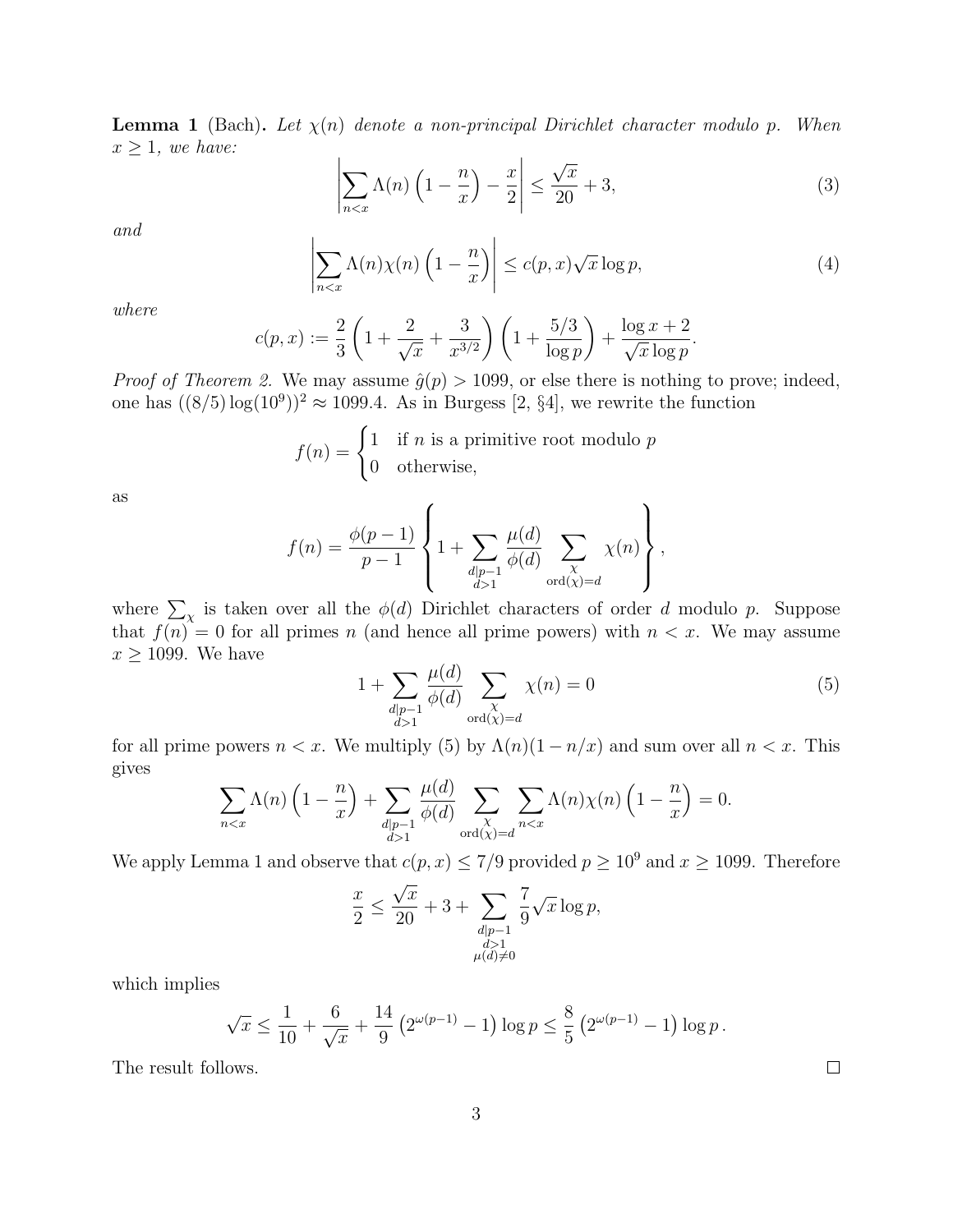**Corollary 2.** Theorem 1 is true except possibly when  $p \in (2.5 \cdot 10^{15}, 10^{43})$  and  $\omega(p-1) \in$ [7, 28].

**Proof.** Unconditionally, Robin (see [6, Thm 11]) proved

$$
\omega(n) \le 1.385 \frac{\log n}{\log \log n}, \quad (n \ge 3).
$$

This, when combined with Theorem 2, shows that  $\hat{g}(p) < \sqrt{p} - 2$  provided  $p \ge 10^{49}$ . Hence we may assume  $p \leq 10^{49}$ . But the assumption  $p \leq 10^{49}$  leads to  $\omega(p-1) \leq 31$  and now Theorem 2 implies the result provided  $p \leq 10^{47}$ . Repeating this process, we find that  $\omega(p-1) \leq 28$  and  $p \leq 10^{43}$ . On the other hand, in light of the computations carried out in [3, §4], we may assume  $p \geq 2.5 \cdot 10^{15}$ , in which case Theorem 2 proves the result provided  $\omega(p-1) \leq 6.$  $\Box$ 

### 3 Computations using the sieve

In this section we follow closely the argument given in  $[3, §3]$ . Suppose e is an even divisor of  $p-1$ . Let  $p_1, \ldots, p_s$  be the primes dividing  $p-1$  that do not divide e. Set  $\delta = 1 - \sum_{i=1}^s p_i^{-1}$  $\frac{-1}{i}$ , and set  $n = \omega(p-1)$ . In applying our method it is essential to choose  $\delta > 0$ .

**Theorem 3.** Assume GRH. If  $\hat{q}(p) > x$ , then we have:

$$
\hat{g}(p) \le \left(2c(p,x)\left(2 + \frac{s-1}{\delta}\right)2^{n-s}\log p\right)^2. \tag{6}
$$

We postpone the proof of Theorem 3 until  $\S 3.2$ . From Theorem 3 we immediately obtain the following corollary which is more readily applied.

**Corollary 3.** Assume GRH. If  $p \geq p_0$ , then

$$
\hat{g}(p) \le \left( C \left( 2 + \frac{s-1}{\delta} \right) 2^{n-s} \log p \right)^2, \tag{7}
$$

where the constant is given in Table 1.

*Proof.* When  $p \geq p_0$ , the right-hand side of (7) is bounded below by  $x := ((4/3)4 \log p_0)^2$ . Hence we may assume  $\hat{g}(p) > x$ , or else there is nothing to prove. Now Theorem 3 establishes the result with  $C(p_0) := 2c(p_0, x)$ .  $\Box$ 

Our proof of Theorem 1 will apply Theorem 3 directly, but we have included Corollary 3 as it may have application elsewhere.

Corollary 4. Theorem 1 is true except possibly when  $\omega(p-1) \in [12, 13, 14]$ .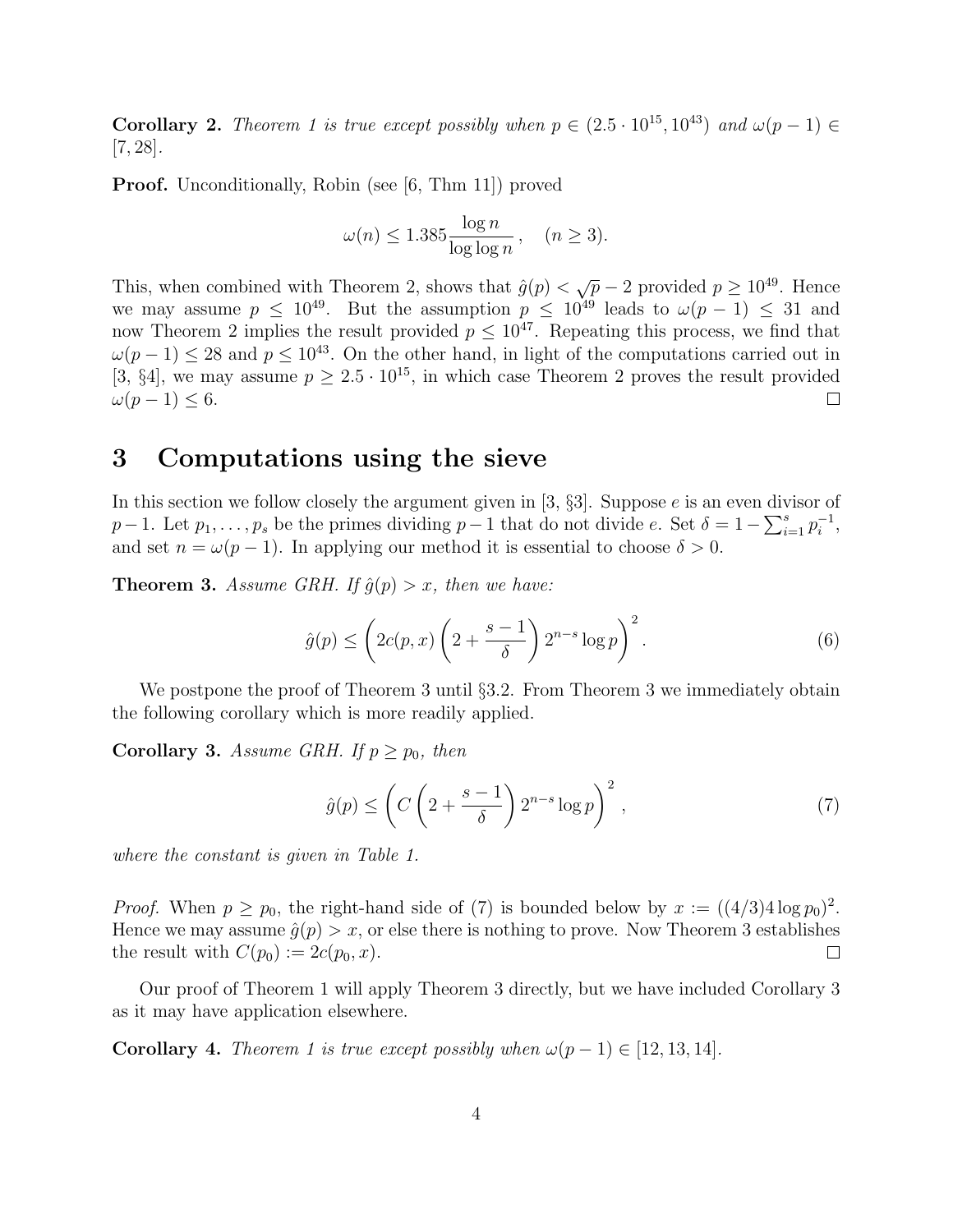| $p_0$ | 10 <sup>2</sup> | $10^{4}$  | $10^{6}$                               | $10^{8}$  | $10^{10}$ |
|-------|-----------------|-----------|----------------------------------------|-----------|-----------|
|       |                 |           | $C$ 2.1127 1.6821 1.5556 1.496 1.4614  |           |           |
|       | $p_0$ $10^{12}$ | $10^{14}$ | $10^{16}$                              | $10^{18}$ | $10^{20}$ |
|       |                 |           | $C$ 1.4389 1.4231 1.4114 1.4023 1.3952 |           |           |

Table 1: Values of C for various choices of  $p_0$ 

*Proof.* In light of Corollary 2, we may assume  $7 \le n \le 28$  and  $2.5 \cdot 10^{15} < p < 10^{43}$ . We have the obvious lower bound  $p - 1 \ge q_1 \ldots q_n$ , where  $q_i$  denotes the *i*th prime, and hence we may assume

$$
p > \max \left\{ 1 + \prod_{i=1}^{n} q_i, 2.5 \cdot 10^{15} \right\}.
$$

For example, when  $n = 15$ , this leads to  $p > 6.1 \cdot 10^{17}$ .

Set  $x = \sqrt{p} - 2$ . We may assume  $\hat{g}(p) > x$  or else there is nothing to prove. Hence the conclusion of Theorem 3 holds. Now each choice of s allows us to show that

$$
\hat{g}(p) < \sqrt{p} - 2\tag{8}
$$

holds when  $p$  is larger than an explicitly computable value; one simply bounds the right-hand side of (6) from above, using<sup>1</sup>  $\delta \geq 1 - \sum_{i=n-s+1}^{n} p_i$ . Of course, we then choose the value of s that gives the best result. For example, when  $n = 15$  we find that  $s = 12$  leads to

$$
\delta \ge 1 - (1/7 + 1/13 + \dots + 1/47) > 0.3717
$$

and therefore the right-hand side of (6) is less than  $\sqrt{p} - 2$  provided  $p \ge 3.2 \cdot 10^{16}$ ; hence any exception to (8) must satisfy  $p < 3.2 \cdot 10^{16}$ . Notice that because our lower and upper bounds on any potential exceptions overlap, this proves the result when  $n = 15$ . The best choice turns out to be  $s = n - 2$  when  $7 \le n \le 12$  and  $s = n - 3$  when  $13 \le n \le 28$ . In fact, this is enough to prove (8) except when  $n = 12, 13, 14$ . The lower bound of  $1 + \prod_{i=1}^{n} q_i$  does the job when  $15 \le n \le 28$  and the lower bound of  $1.6 \cdot 10^{15}$  does the job when  $7 \le n \le 11$ .  $\Box$ 

#### 3.1 An algorithm

In order to deal with the cases when  $n = 12, 13, 14$ , we introduce an algorithm. Before giving the algorithm, we explain the main idea.

Suppose  $n = 14$ . Using the idea presented in the proof of Corollary 4, we find that any exception to Grosswald's conjecture must lie in the interval  $(1.30 \cdot 10^{16}, 1.71 \cdot 10^{16})$ . In principle one could check the conjecture directly for each prime  $p$  in this interval, but the size

<sup>&</sup>lt;sup>1</sup>One helpful fact — if the right-hand side of (6) is less than  $\sqrt{p}$  – 2 for some p, then the same is true for all larger p.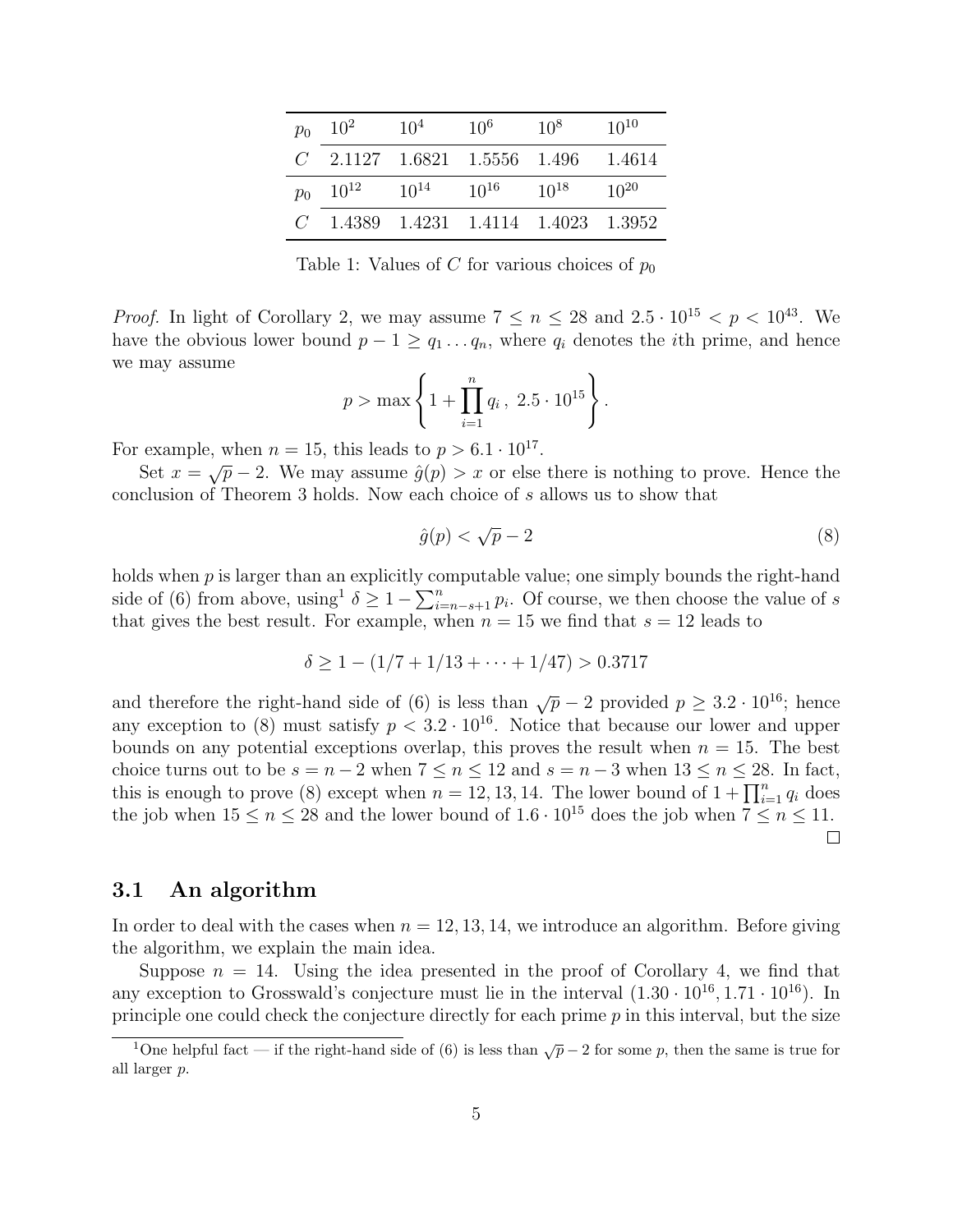of the interval makes this prohibitive. There are  $2.05 \cdot 10^{15}$  odd values of p to consider. (Of course many of these are not prime, but there are still about  $10^{14}$  primes in this interval.) Instead, we break the problem into cases depending upon which primes divide  $p - 1$ . We already know that 2 divides  $p-1$ , so we start with the prime 3. If 3 divides  $p-1$ , then we have one third as many values of p to check, roughly  $6.83 \cdot 10^{14}$  values of p. If 3 does not divide  $p-1$ , then this leads to an improved lower bound on p, as well as an improved lower bound on  $\delta$  and hence an improved upper bound on  $p$ ; in short, the interval under consideration shrinks. In this particular case, the interval shrinks to  $(2.04 \cdot 10^{17}, 1.45 \cdot 10^{15})$ , which is empty, so there is nothing to check.

Returning to the case where 3 divides  $p-1$ , the number of exceptions is still quite large. However, we may consider whether 5 divides  $p-1$ . We continue in this way until the number of possible values of p under consideration is less than  $10^6$ . At that point we go through the list and throw out all values of p except those where p is prime,  $\omega(p-1) = 14$ , and  $p-1$ satisfies the given divisibility conditions (depending upon which sub-case we are considering). We append these exceptional values of  $p$  to a list and continue this recursive procedure until we have exhausted all possibilities. One can easily find the least prime primitive root for the list of exceptions via standard methods and check the conjecture directly. When  $n = 14$ , this algorithm takes only 5 seconds (on a 1.7 GHz MacBook Air) to complete and the list of exceptions is empty, so there is nothing further to check. The number of exceptions for other values of  $n$  is given in Table 2.

| Table 2: Number of exceptions for $n = 12, 13, 14$ |    |            |  |
|----------------------------------------------------|----|------------|--|
|                                                    | 13 | $\vert$ 14 |  |
| # of exceptions $\sqrt{61,114}$ 6,916 0            |    |            |  |

For completeness, we give the pseudocode for our recursive algorithm. Suppose  $X \cup Y$ consists of the first k primes for some  $k \in \mathbb{Z}_{\geq 0}$ . Algorithm 1 will verify  $\hat{g}(p) < \sqrt{p} - 2$  when  $\omega(p-1) = n$  under the assumption that q divides  $p-1$  for all  $q \in X$  and q does not divide  $p-1$  for all  $q \in Y$ . More precisely, rather than verifying the conjecture for all p, the algorithm will generate a manageable list of possible exceptions which can be checked individually, as described above. The sets  $X$  and  $Y$  are allowed to be empty, although in practice we may always assume  $2 \in X$ . (Running the algorithm with  $n = 14$ ,  $X = \{2\}$ ,  $Y = \emptyset$  will carry out the computation described above. The Sage code is available on the website of one of the authors: http://myweb.csuchico.edu/~kmcgown/code/grosswald\_GRH\_code.zip.)

Proof of Theorem 1. We have implemented Algorithm 1 in Sage. Running our code on  $n = 12, 13, 14$ , including finding the least prime primitive root and checking the conjecture directly for the list of 68, 030 exceptions, takes about 2 minutes. In light of Corollary 4, this proves the theorem.  $\Box$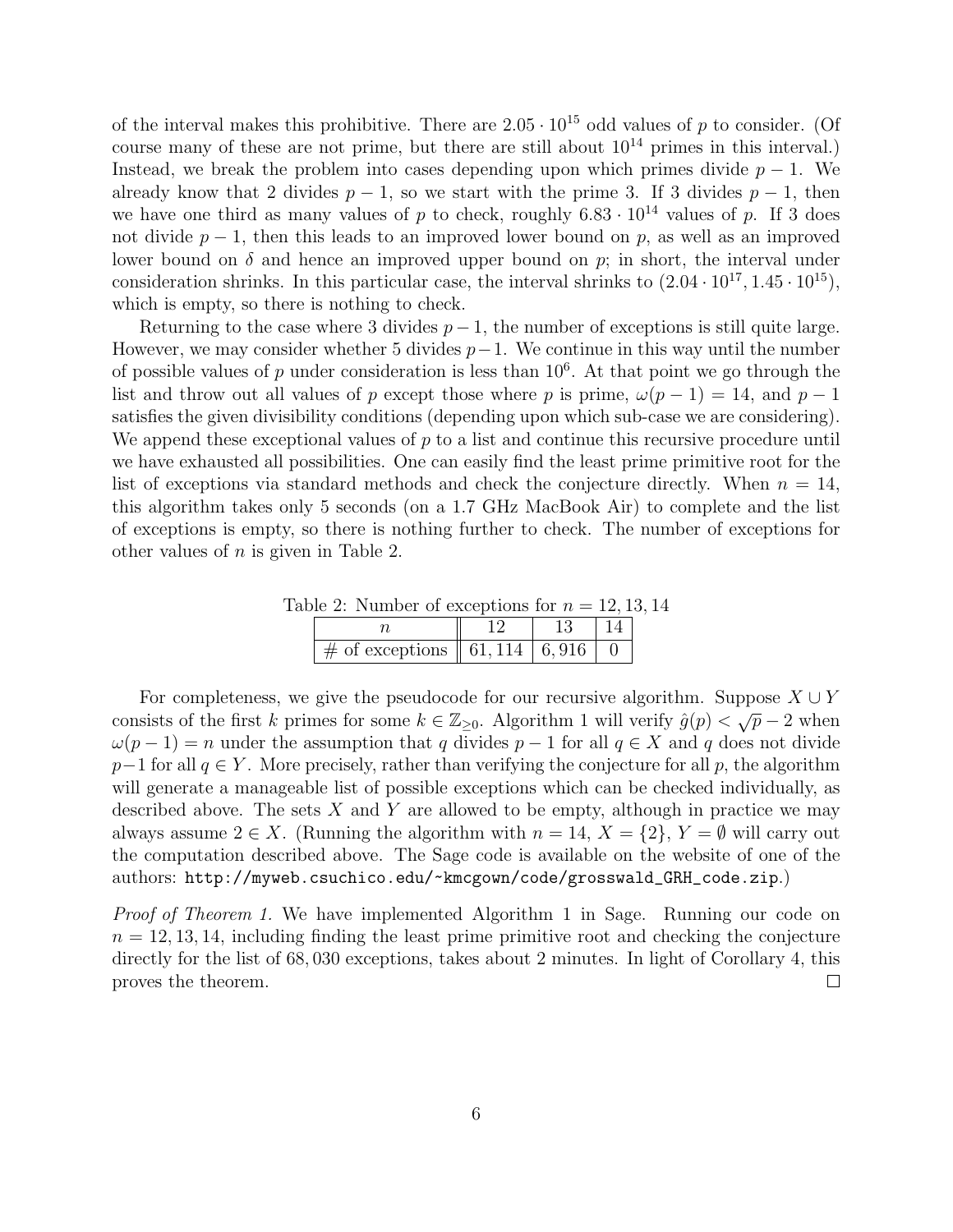Algorithm 1 Grosswald $(n, X, Y)$ 

```
1: L := first n primes not in Y
```
- 2:  $lower := max\{product(L) + 1, 2 \cdot 10^{15}\}$
- 3: upper  $:= 0$

4: for  $s \in \{1, ..., n-1\}$  do

- 5:  $M := \text{largest } s \text{ primes in } L$
- 6:  $\delta := 1 \sum_{q \in M}$ 1 q
- 7: if  $\delta \leq 0$  then
- 8: continue
- 9: end if
- 10: Choose p large enough so that when  $x = \sqrt{p} 2$ , we have:

$$
\left(2c(p,x)\left(2+\frac{s-1}{\delta}\right)2^{n-s}\log(p)\right)^2 < x
$$

- 11: if upper = 0 or  $p < upper$  then
- 12: upper := p;  $\hat{s} := s$ ;  $\hat{\delta} := \delta$ ;  $\hat{M} := M$
- 13: end if
- 14: end for
- 15:  $print(n, \hat{s}, \hat{\delta}, \hat{M}, lower, upper)$
- 16:  $prodX := product(X)$
- 17:  $enum := (upper lower)/prod X$
- 18: if  $enum \leq 0$  then
- 19: print("Nothing more to check.")
- 20: else if  $enum > 10^6$  then
- 21: print("Break into cases.")
- 22: q :=smallest prime not in  $X \cup Y$
- 23:  $Grosswald(n, X \cup \{q\}, Y)$
- 24:  $Grosswald(n, X, Y \cup \{q\})$

#### 25: else

26: print("Find all exceptions.") 27:  $I := [(lower-1)/prodX, (upper-1)/prodX] \cap \mathbb{Z}$ 28: Remove the elements of  $I$  divisible by primes in  $Y$ 29: for  $k \in I$  do 30:  $p := k * prodX + 1$ 31: **if** is\_prime(p) and length(prime\_divisors(p-1))=n then  $32:$  append p to global list of exceptions 33: end if 34: end for 35: end if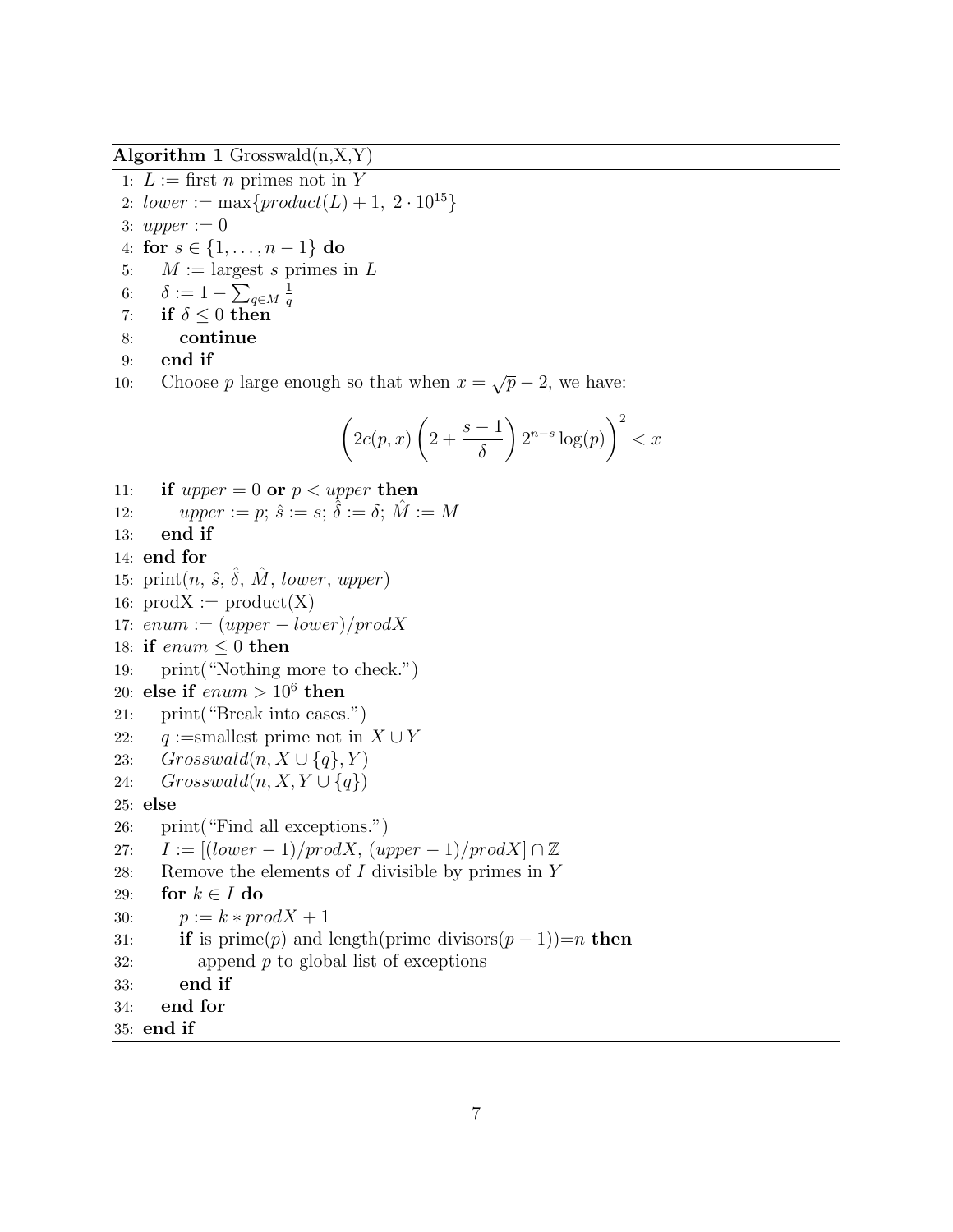### 3.2 Proof of Theorem 3

Let p be an odd prime. Let e be an even divisor of  $p-1$ . We say that n is e-free if the equation  $y^d \equiv n \pmod{p}$  is insoluble for all divisors d of e with  $d > 1$ . An integer is a primitive root if and only if it is  $(p-1)$ -free. Note also that being e-free depends only on the radical of  $e$ , that is, on the product of the distinct prime divisors of  $e$ . We define the function

$$
f_e(n) = \begin{cases} 1 & \text{if } n \text{ is } e \text{-free} \\ 0 & \text{otherwise.} \end{cases}
$$

Define the multiplicative function  $\theta(n) = \phi(n)/n$ , where  $\phi(n)$  is Euler's totient function. For the rest of the proof we will need the following:

#### Lemma 2.

$$
f_e(n) = \theta(e) \left\{ 1 + \sum_{\substack{d \mid e \\ d>1}} \frac{\mu(d)}{\phi(d)} \sum_{\substack{\chi \\ ord(\chi) = d}} \chi(n) \right\}.
$$

*Proof.* Let g be a primitive root modulo p. Let  $n = g^v$ , and let  $e(t) = e^{2\pi i t}$ . Then

$$
\sum_{\substack{\chi \text{ord}(\chi) = d}} \chi(n) = \sum_{\substack{1 \leq k \leq d \\ \gcd(k,d) = 1}} e\left(\frac{kv}{d}\right) = \sum_{t|d} \mu(t) \sum_{k=1}^{d/t} e\left(\frac{vtk}{d}\right).
$$

The inner sum is 0 whenever  $\frac{dv}{d} \notin \mathbb{Z}$  and is  $\frac{d}{t}$  otherwise. Let  $m = \gcd(d, v)$ . Since  $\mu(ab) =$  $\mu(a)\mu(b)$  when gcd  $(a, b) = 1$  and 0 otherwise, then the sum is

$$
\sum_{\substack{\chi \text{ord}(\chi) = d}} \chi(n) = \sum_{t|m} \mu\left(t \cdot \frac{d}{m}\right) \frac{m}{t} = \sum_{\substack{t|m \text{gcd}\left(t, \frac{d}{m}\right) = 1}} \mu(t)\mu\left(\frac{d}{m}\right) \frac{m}{t}
$$
\n
$$
= \mu\left(\frac{d}{m}\right)m \sum_{\substack{t|m \text{gcd}\left(t, \frac{d}{m}\right) = 1}} \frac{\mu(t)}{t} = \mu\left(\frac{d}{m}\right)m \prod_{\substack{p|m \text{gcd}\left(1 - \frac{1}{p}\right) = 1}} \left(1 - \frac{1}{p}\right) = \frac{\phi(d)}{\phi\left(\frac{d}{m}\right)}\mu\left(\frac{d}{m}\right).
$$

When *n* is *e*-free, we have gcd  $(v, d) = 1$  for all  $d|e$ . Therefore

$$
1 + \sum_{\substack{d \mid e \\ d>1}} \frac{\mu(d)}{\phi(d)} \sum_{\substack{\chi \\ \text{ord}(\chi) = d}} \chi(n) = \sum_{d \mid e} \frac{\mu(d)}{\phi(d)} \left(\frac{\phi(d)}{\phi(d)} \mu(d)\right) = \sum_{d \mid e} \frac{\mu(d)^2}{\phi(d)} = \prod_{p \mid e} \left(1 + \frac{1}{p-1}\right) = \frac{e}{\phi(e)}.
$$

When *n* is not *e*-free, then  $M = \gcd(e, v) > 1$ . We may assume *e* is squarefree. Then

$$
1 + \sum_{\substack{d \mid e \\ d>1}} \frac{\mu(d)}{\phi(d)} \sum_{\substack{\chi \\ \text{ord}(\chi) = d}} \chi(n) = \sum_{d \mid e} \frac{\mu(d)\mu\left(\frac{d}{(d,v)}\right)}{\phi\left(\frac{d}{(d,v)}\right)} = \sum_{d \mid \frac{e}{M}} \sum_{k \mid M} \frac{\mu(dk)\mu(d)}{\phi(d)} = \sum_{d \mid \frac{e}{M}} \frac{\mu^2(d)}{\phi(d)} \sum_{k \mid M} \mu(k) = 0.
$$

The last equality follows from  $\sum_{d|n} \mu(d) = 0$  for all  $n > 1$ .

 $\Box$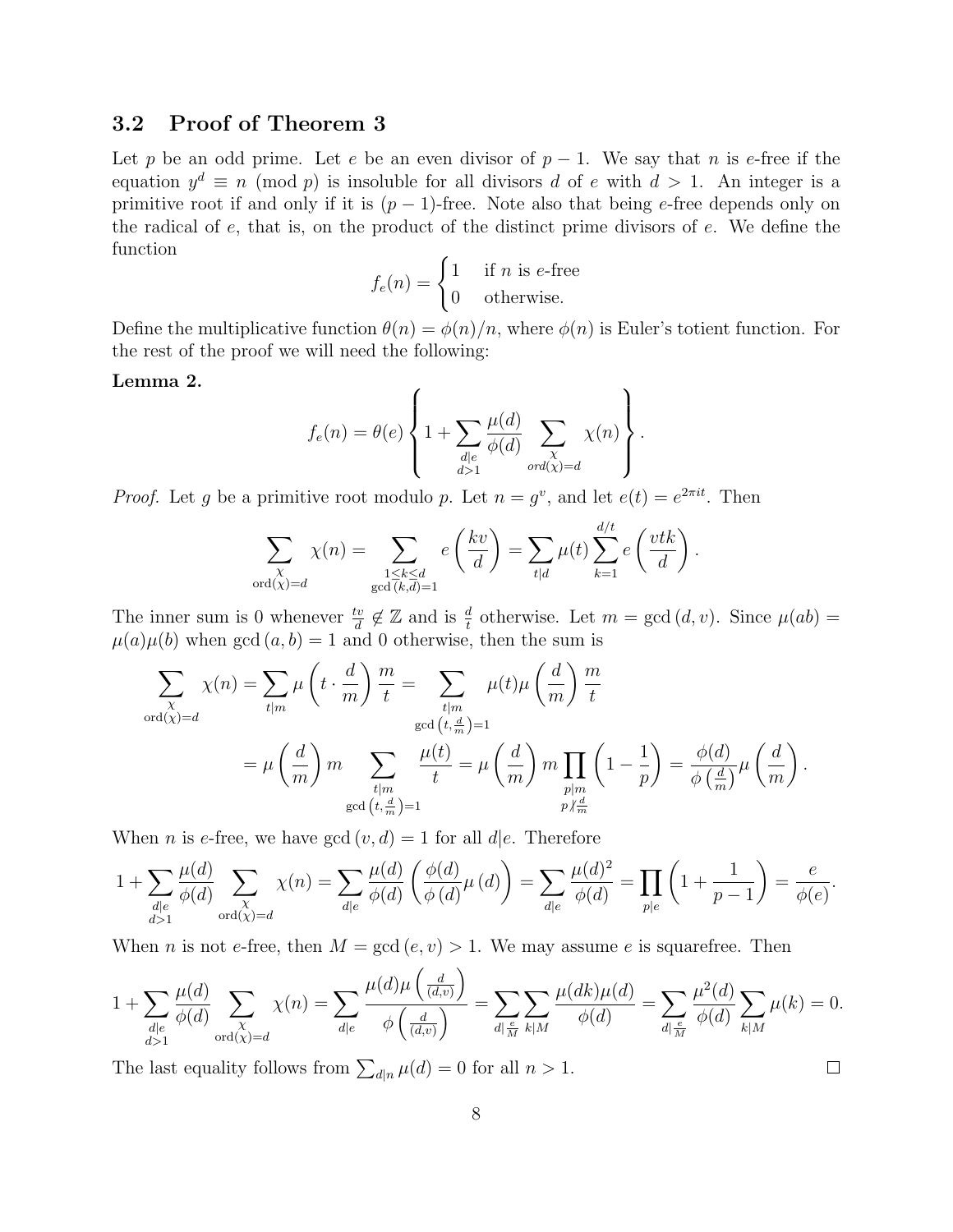Then, recalling the definitions of  $s, p_i$  and  $\delta$  from the start of §3, we see

$$
\sum_{i=1}^{s} f_{p_i e}(n) - (s-1) f_e(n) \begin{cases} = 1 & \text{if } n \text{ is } (p_i e)\text{-free for all } i\\ \leq 0 & \text{otherwise,} \end{cases}
$$

whence

$$
f_{p-1}(n) \geq \sum_{i=1}^{s} f_{p_i e}(n) - (s-1) f_e(n)
$$
  
= 
$$
\sum_{i=1}^{s} (f_{p_i e}(n) - \theta(p_i) f_e(n)) + \delta f_e(n).
$$
 (9)

Observe that

$$
f_{p_ie}(n) - \theta(p_i) f_e(n) = \theta(p_ie) \sum_{\substack{d|p_ie \ d\geq 1}} \frac{\mu(d)}{\phi(d)} \sum_{\substack{\chi \text{ord}(\chi) = d}} \chi(n)
$$
  

$$
= \theta(p_ie) \sum_{\substack{d|e \ d\geq 1}} \frac{\mu(p_id)}{\phi(p_id)} \sum_{\substack{\chi \text{ord}(\chi) = p_id}} \chi(n).
$$
 (10)

Inserting (10) into (9) leads to

$$
1 + \frac{1}{\delta} \sum_{i=1}^{s} \theta(p_i) \sum_{d|e} \frac{\mu(p_i d)}{\phi(p_i d)} \sum_{\substack{\chi \\ \text{ord}(\chi) = p_i d}} \chi(n) + \sum_{\substack{d|e \\ d>1}} \frac{\mu(d)}{\phi(d)} \sum_{\substack{\chi \\ \text{ord}(\chi) = d}} \chi(n) \le \frac{f_{p-1}(n)}{\delta \theta(e)}.
$$
 (11)

Suppose  $f_{p-1}(n) = 0$  for all primes n (and hence all prime powers) with  $n < x$ . We multiply (11) by  $\Lambda(n)(1 - n/x)$ , sum over all  $n < x$ , which yields

$$
\sum_{n < x} \Lambda(n) \left( 1 - \frac{n}{x} \right)
$$
\n
$$
+ \frac{1}{\delta} \sum_{i=1}^{s} \theta(p_i) \sum_{d|e} \frac{\mu(p_i d)}{\phi(p_i d)} \sum_{\substack{\chi \\ \text{ord}(\chi) = p_i d}} \sum_{n < x} \chi(n) \Lambda(n) \left( 1 - \frac{n}{x} \right)
$$
\n
$$
+ \sum_{\substack{d|e \\ d > 1}} \frac{\mu(d)}{\phi(d)} \sum_{\substack{\chi \\ \text{ord}(\chi) = d}} \sum_{n < x} \chi(n) \Lambda(n) \left( 1 - \frac{n}{x} \right) \leq 0.
$$

We write

$$
\sum_{n < x} \Lambda(n) \left( 1 - \frac{n}{x} \right) = \frac{x}{2} + G(x) \,,
$$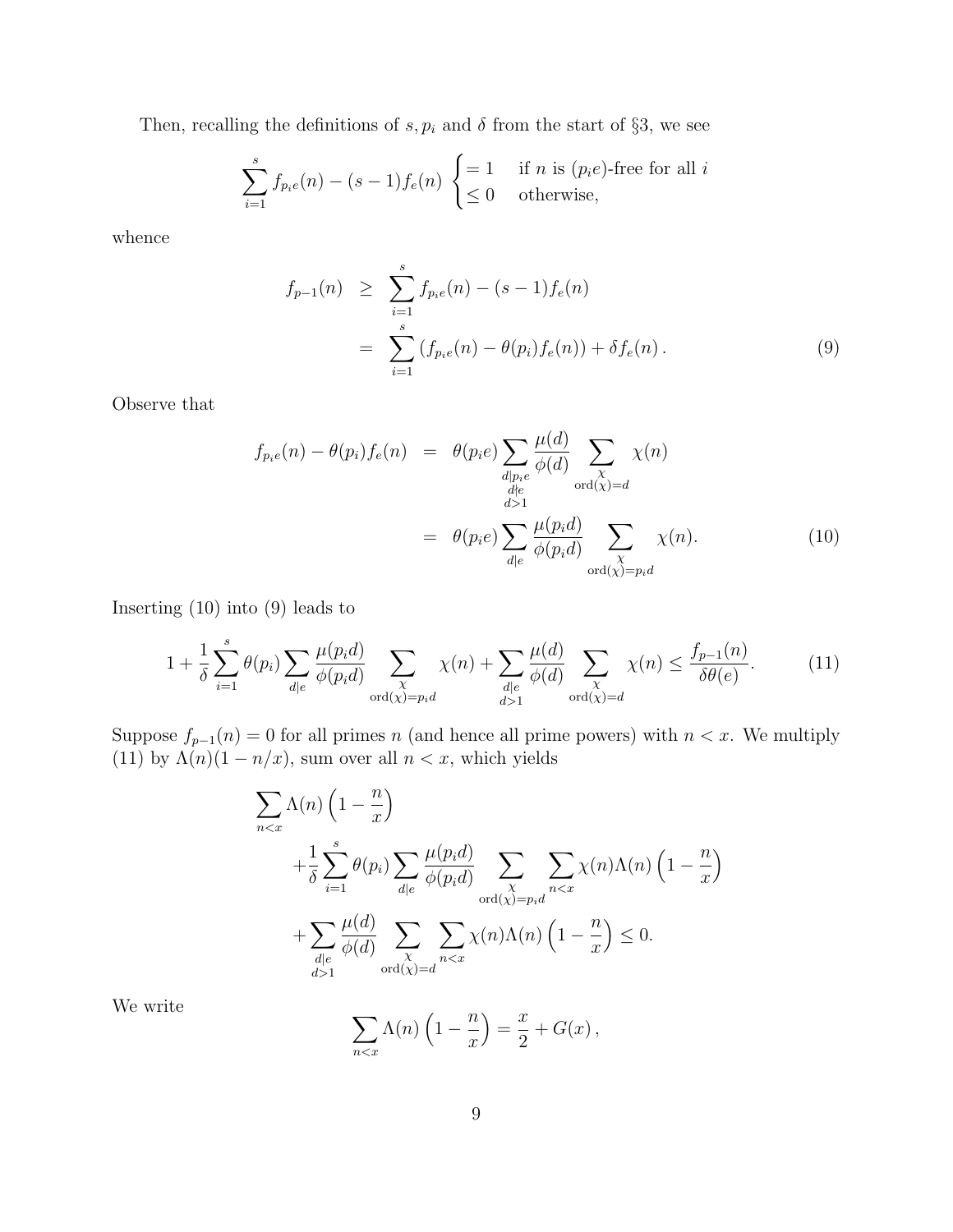and use the estimates in (3) and (4) to obtain

$$
\frac{x}{2} + G(x)
$$
\n
$$
\leq \frac{1}{\delta} \sum_{i=1}^{s} \theta(p_i) \sum_{\substack{d|e \\ \mu(p_i d) \neq 0}} c(p, x) \sqrt{x} \log p + \sum_{\substack{d|e \\ d>1 \\ \mu(d) \neq 0}} c(p, x) \sqrt{x} \log p
$$
\n
$$
\leq c(p, x) \sqrt{x} \log p \left[ \left( 1 + \frac{1}{\delta} \sum_{i=1}^{s} \theta(p_i) \right) 2^{n-s} - 1 \right]
$$
\n
$$
= c(p, x) \sqrt{x} \log p \left[ \left( 2 + \frac{s-1}{\delta} \right) 2^{n-s} - 1 \right].
$$

This leads to

$$
\sqrt{x} \le \frac{2|G(x)|}{\sqrt{x}} + 2c(p, x) \left[ \left( 2 + \frac{s-1}{\delta} \right) 2^{n-s} - 1 \right] \log p
$$
  
\n
$$
\le \frac{1}{10} + \frac{6}{\sqrt{x}} + 2c(p, x) \left[ \left( 2 + \frac{s-1}{\delta} \right) 2^{n-s} - 1 \right] \log p
$$
  
\n
$$
\le 2c(p, x) \left( 2 + \frac{s-1}{\delta} \right) 2^{n-s} \log p - \frac{191}{90} - \frac{4}{3} \log p.
$$

The result follows.

# References

- [1] E. Bach. Comments on search procedures for primitive roots. Math. Comp., 66(220):1719–1727, 1997.
- [2] D. A. Burgess. On character sums and primitive roots. Proc. London Math. Soc., 12(3):179–192, 1962.
- [3] S. D. Cohen, T. Oliveira e Silva, and T. S. Trudgian. On Grosswald's conjecture on primitive roots. Acta. Arith., 172(3):263–270, 2016.
- [4] E. Grosswald. On Burgess' bound for primitive roots modulo primes and an application to  $\Gamma(p)$ . Amer. J. Math., 103(6):1171–1183, 1981.
- [5] G. Martin. The least prime primitive root and the shifted sieve. Acta Arith., 80(3):277– 288, 1997.
- [6] G. Robin. Estimation de la fonction de Tchebychef  $\theta$  sur le k-ième nombre premier et grandes valeurs de la fonction  $\omega(n)$  nombre de diviseurs de n. Acta. Arith., 42:367-389, 1983.

 $\Box$